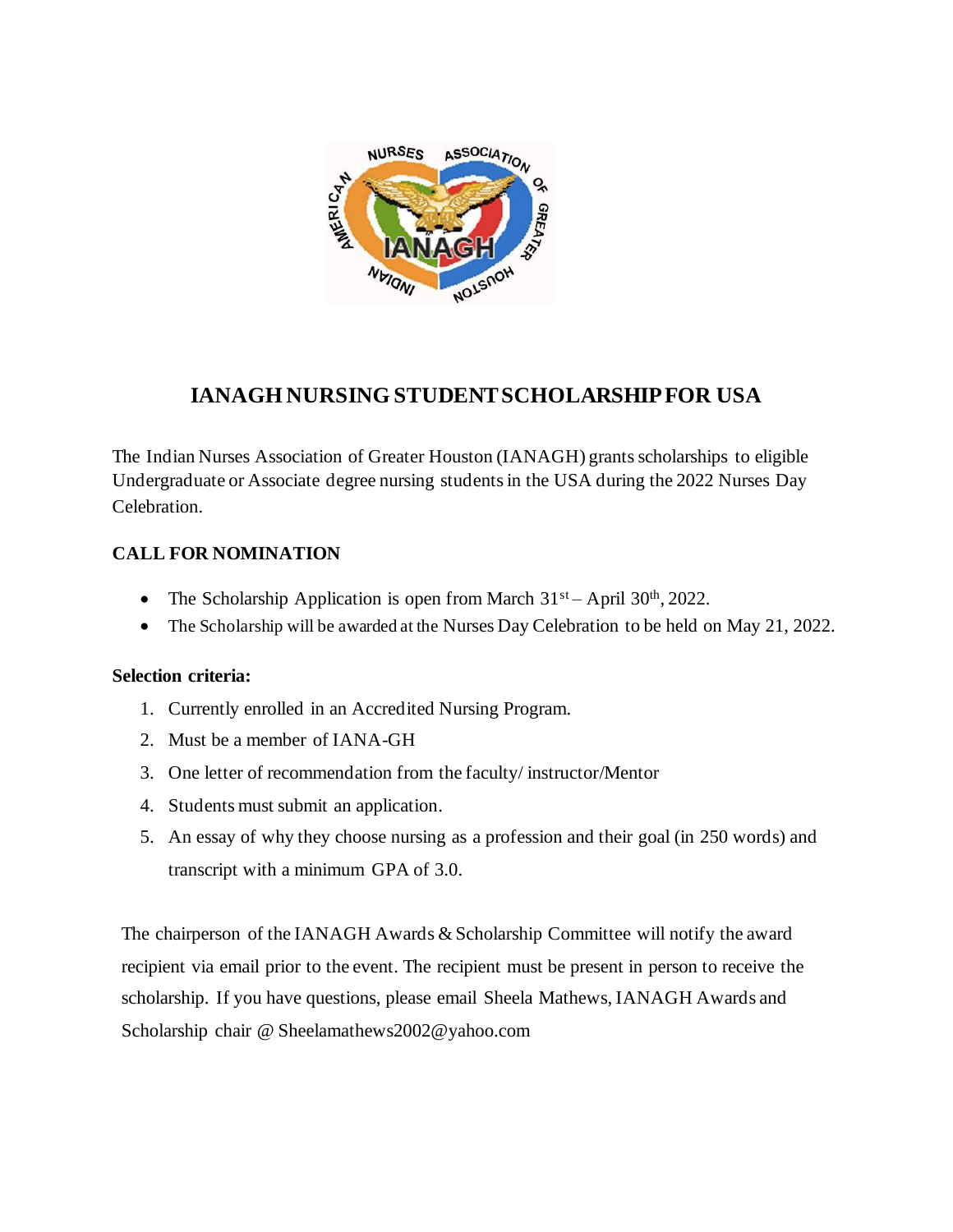

## **IANAGH SCHOLARSHIPFOR UNDERGRADUATESTUDENT**

| Attach as pdf                                                                                                                                                                                                                                                                                                                                |  |  |
|----------------------------------------------------------------------------------------------------------------------------------------------------------------------------------------------------------------------------------------------------------------------------------------------------------------------------------------------|--|--|
| [ ] Transcript                                                                                                                                                                                                                                                                                                                               |  |  |
| $\lceil$ $\lceil$ $\lceil$ $\lceil$ $\lceil$ $\lceil$ $\lceil$ $\lceil$ $\lceil$ $\lceil$ $\lceil$ $\lceil$ $\lceil$ $\lceil$ $\lceil$ $\lceil$ $\lceil$ $\lceil$ $\lceil$ $\lceil$ $\lceil$ $\lceil$ $\lceil$ $\lceil$ $\lceil$ $\lceil$ $\lceil$ $\lceil$ $\lceil$ $\lceil$ $\lceil$ $\lceil$ $\lceil$ $\lceil$ $\lceil$ $\lceil$ $\lceil$ |  |  |
| [ ] Reference letter from faculty                                                                                                                                                                                                                                                                                                            |  |  |
| [ ] Essay stating why the student opted to be a nurse                                                                                                                                                                                                                                                                                        |  |  |
|                                                                                                                                                                                                                                                                                                                                              |  |  |
|                                                                                                                                                                                                                                                                                                                                              |  |  |
|                                                                                                                                                                                                                                                                                                                                              |  |  |

Signature \_\_\_\_\_\_\_\_\_\_\_\_\_\_\_\_\_\_\_\_\_\_\_\_\_\_\_\_\_ Date: \_\_\_\_\_\_\_\_\_\_\_\_\_\_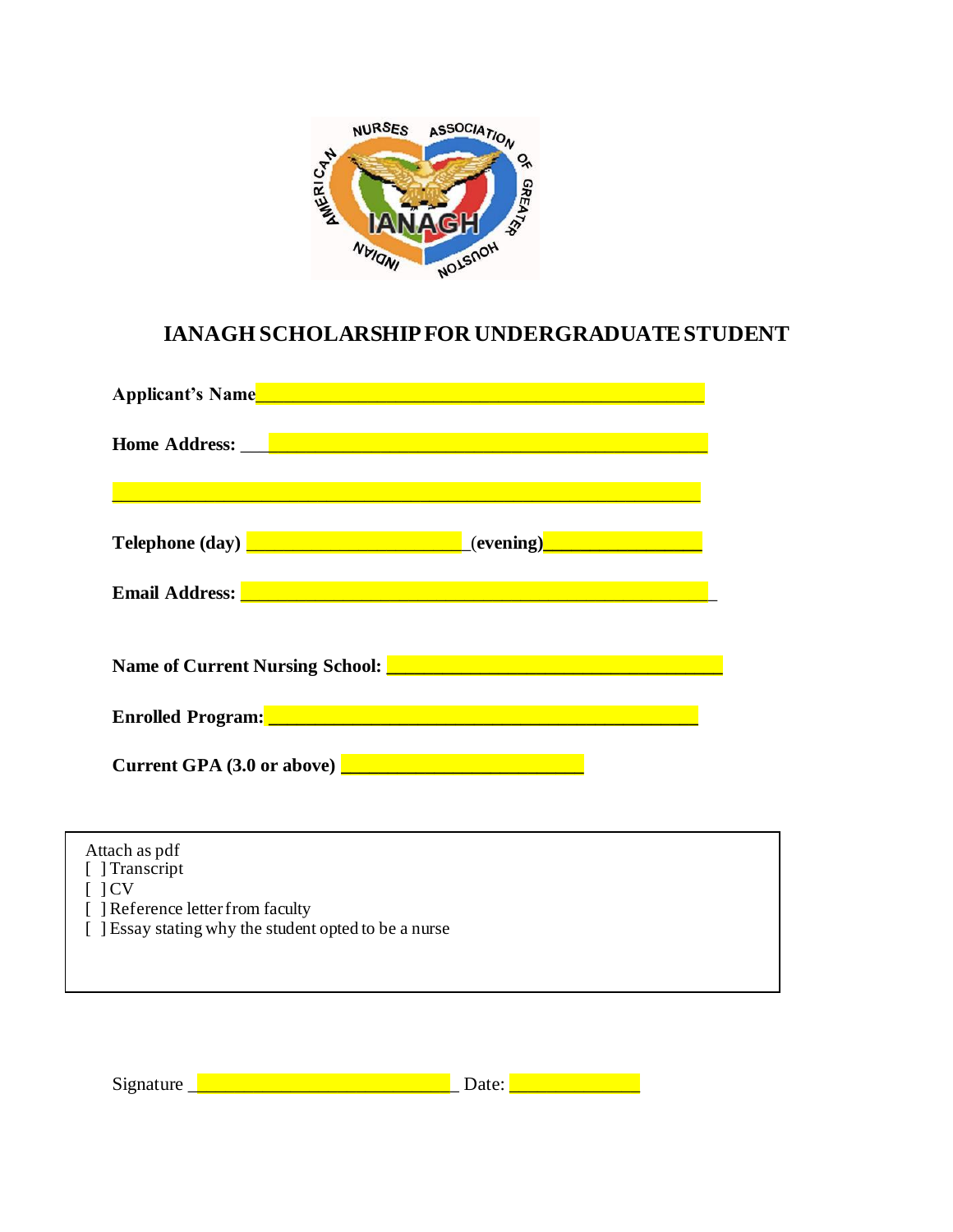

### **UNDERGRADUATE NURSING STUDENT SCHOLARSHIP**

## **Photograph and Biodata Release Form**

I \_\_\_\_\_\_\_\_\_\_\_\_\_\_\_\_\_\_\_\_\_\_\_\_\_\_\_\_\_\_\_\_\_\_\_\_\_\_\_\_\_\_\_\_\_\_\_\_\_\_\_\_\_

grant permission to IANAGH Representatives and employees the right to take photographs of me and my Biodata in connection with the IANAGH Awards and Scholarships. I agree that the IANAGH may use such photographs of me with or without my name for any lawful purpose, including for example such purposes as publicity, illustration, advertising, and Web content. I have read and understand the above:

| Signature:  |  |
|-------------|--|
| Print Name: |  |
| Date:       |  |

Revised on <u>03/11/2022</u>